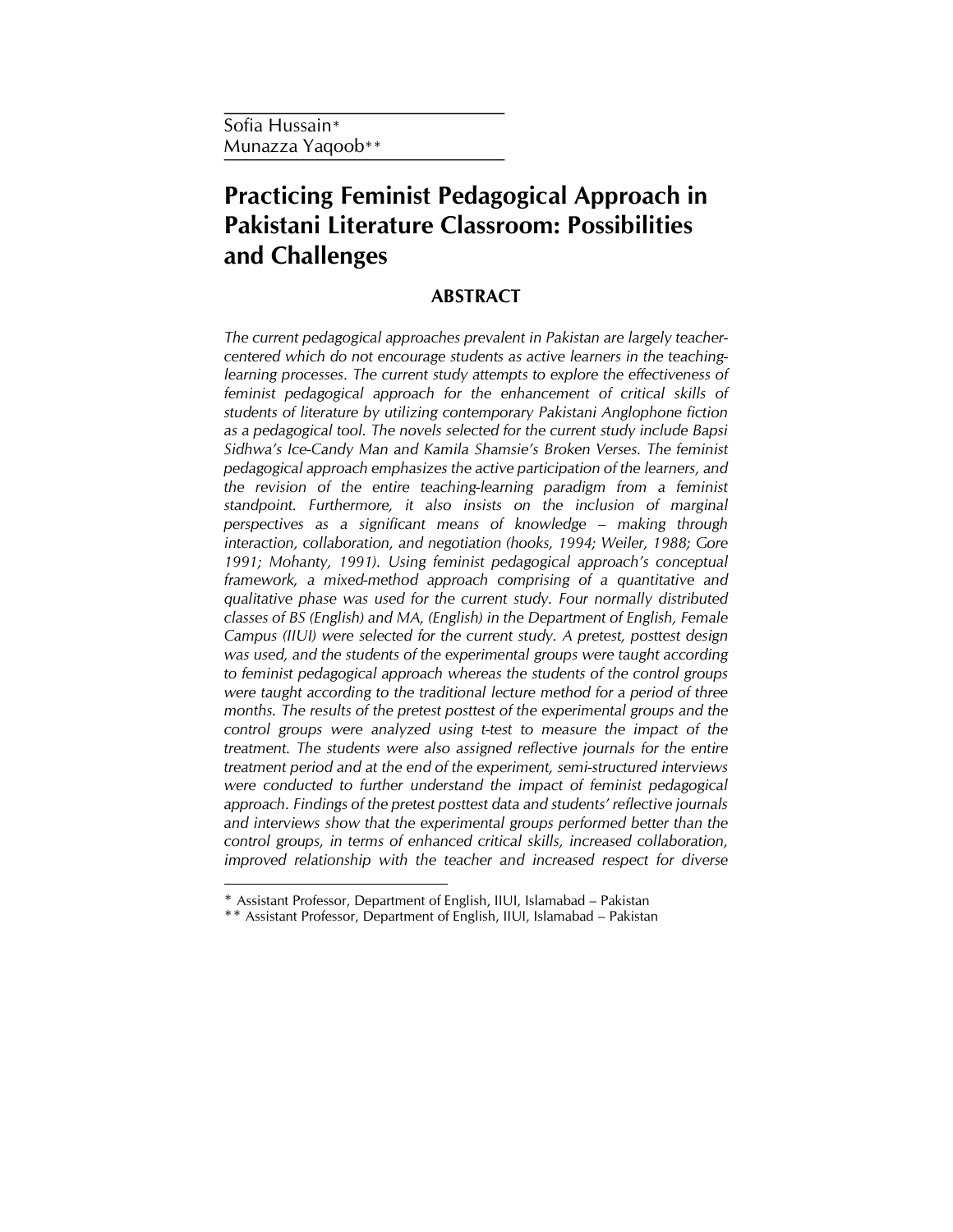perspectives. Henceforth, this paper argues that feminist pedagogical approach as an alternative instructional model can become an important means to develop critical skills of young learners and make them agents of positive social transformation.

Keywords: feminist pedagogy, critical/reflective skills, teacher's authority, collaborative learning environment, community building, social justice

## Teaching Practices in Pakistani Classroom

Teaching practices predominantly widespread in Pakistani classrooms are teacher-centered whereby students do not get the opportunity to become actively involved in the classroom processes. The teachers even at the higher academic settings such as universities, largely adhere to lecture method or "banking model' of education, in Freirean terms (Freire, 1970). The "transmission style teaching" and "memory-oriented assessment system" make students passive recipient of the information and they are accustomed to reproducing the same information in their exams, according to Siddiqui (2016:29). In a like vein, Hoodbhoy (2009) also ascertains that the teaching methodologies prevalent in Pakistan's higher academic settings are outdated and do not encourage active critical reflection on the part of the learners. He vehemently criticizes the obsolete pedagogies and emphasizes the need to inculcate the "spirit of healthy questioning" among the students, to make Pakistan's education system at par with the modern mindset (587). Similarly, other research studies also indicate that the current teaching practices in Pakistan are not student-centered due to which students remain disinterested in their classroom learning and consider it irrelevant to their actual sociocultural realities (Ahmad et. al., 2014; Tarar, 2006).

 The pedagogical approach mostly employed for teaching of English literature in majority of Pakistani universities and colleges is also teachercentered and lecture method is used in the classroom (Yaqoob, 2010). Although literature could be used effectively as an important tool to make students analyze and understand various socio-cultural and political hegemonies, however, it is not the case in Pakistani universities. In this paper, we argue that feminist pedagogical approach could be employed as an alternative instructional model to teach Pakistani Anglophone women's fiction in the university settings as it provides a rich resource to enable female learners to understand the imbalanced socio-cultural structures in general, and the oppressive patriarchal patterns in particular. Regarding the significance of women's fiction, Mohanty (1991) argues that women's fiction, narratives and testimonios could be important means to understand the peripheral perspectives which could help to deconstruct the meta- narratives. Similarly, Yaqoob (2015) also argues that contemporary Pakistani women's fiction is significant as it particularly focuses on the denial of rights to women and therefore it can "bring about such consciousness whereby women should be

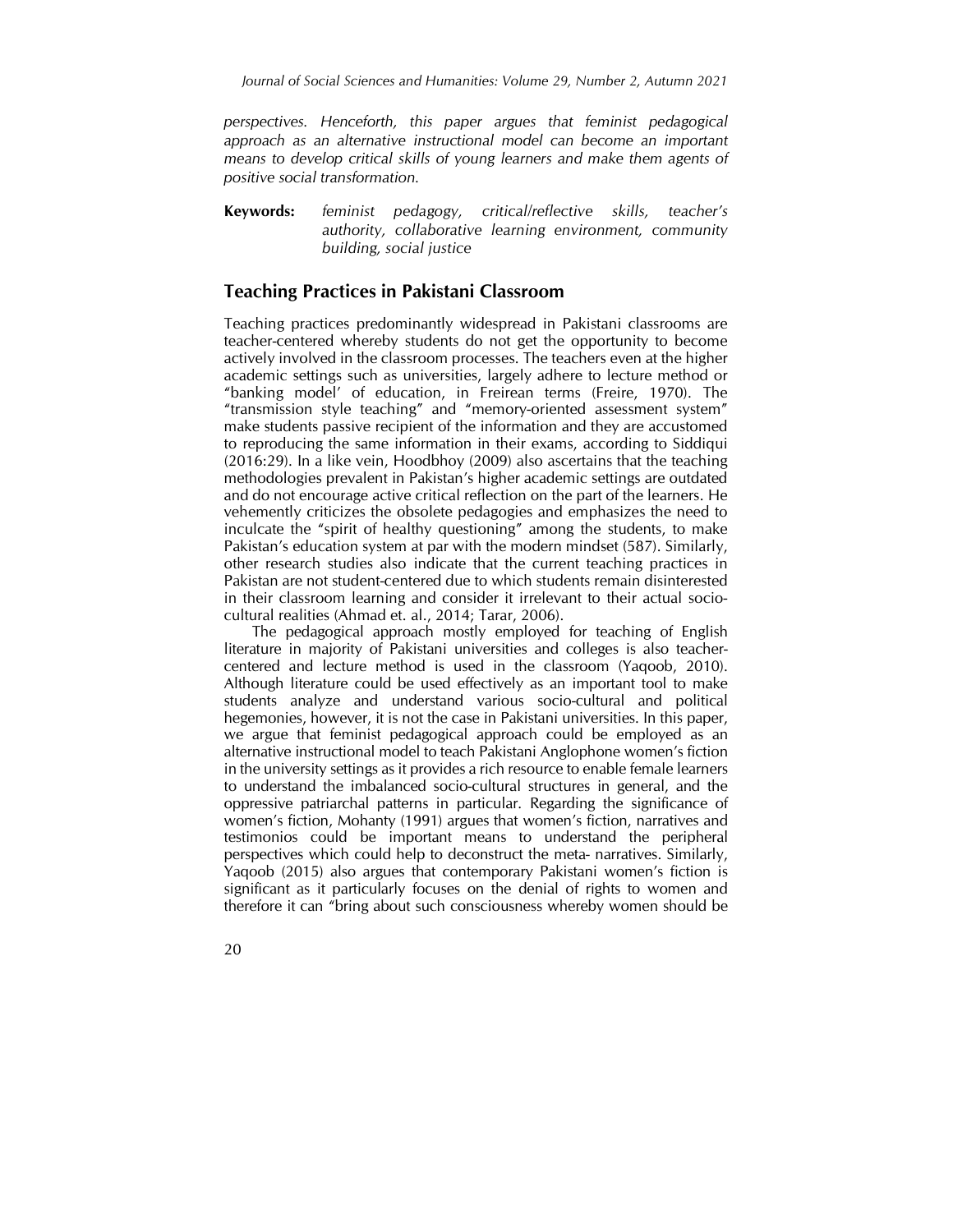able to analyze their situation" (5). In this paper, we argue, that feminist pedagogical approach can be employed in Pakistan's university settings by using Pakistani women's fiction as an effective tool to enhance female learners critical/reflective skills so that they could learn to analyze and deconstruct various socio-cultural hierarchies through dialogue and create a collaborative learning environment which emphasizes the inclusion of different voices and perspectives to make the classroom learning an egalitarian experience for all the leaners. Classroom learning, it is argued, could become an effective means to enable students to become active agents of sustainable social transformation for the establishment of a more inclusive, equitable, and just social order.

## Significance of the Study

Feminist pedagogical approach has been widely employed globally in different disciplines such as sociology, gender studies, anthropology, language learning, music, and history etc. to evaluate its effectiveness. However, any research has not been conducted in Pakistan whereby feminist pedagogical approach is used as an instructional model in the literature classroom in university settings to evaluate its effectiveness. This study is therefore significant, since such a research has not been carried out in our context. This research could also be significantly used by researchers, educational policymakers, teachers, and teacher-trainers etc.

## Conceptual Framework: Feminist Pedagogical Approach and its Core Principles

The feminist movement in the 1960s paved way for the establishment of Gender and Women Studies departments in many European and American universities. Consequently, different pedagogies were used for teaching which gradually resulted in feminist approach to teaching. There are different perspectives regarding the origin and evolution of feminist pedagogy. It is believed to have been inspired by diverse traditions such as women's consciousness-raising groups in 1960s, Deweyan educational philosophy and Paulo Freire's liberatory pedagogy etc. (Maher & Tetreault, 2001:3). Many of the feminist pedagogues draw their inspiration from Freirean pedagogy or critical pedagogy such as bell hooks (1994), Weiler (2001), Gur-Ze'ev (2005) and Chandra Mohanty (1991) etc. though not uncritically.

 As far as the definition of feminist pedagogy is concerned, different scholars have given different definitions, since it is believed that there are as many feminist pedagogies as there are feminist classrooms. However, feminist pedagogical approach is primarily concerned with women as learners and their role in the entire teaching learning paradigm, a right which has been denied to them in the respected house of academia. It provides an alternative approach to teaching by placing women at the center of its inquiry with the aim to introduce such a pedagogical approach that transforms the

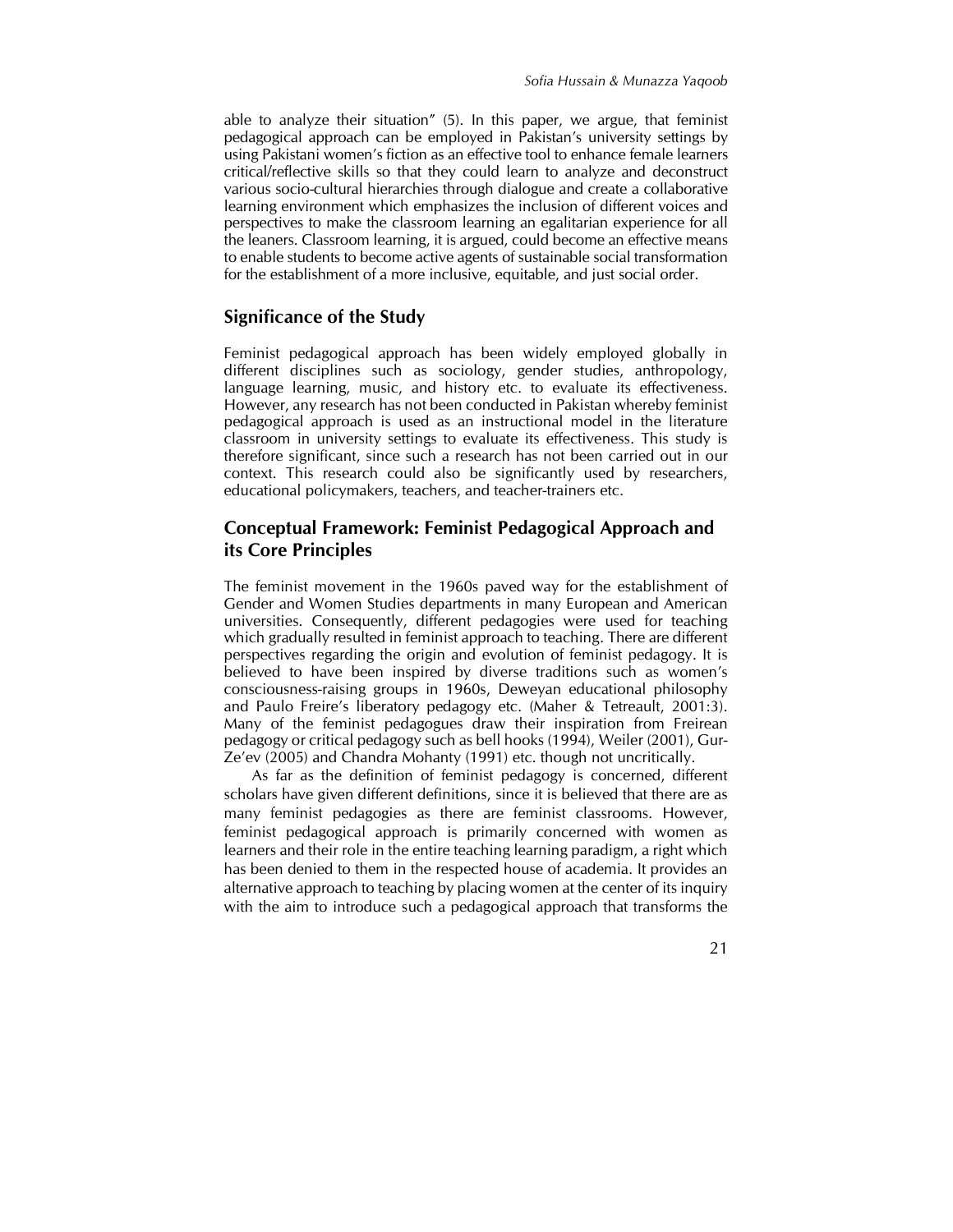academic settings from a feminist perspective. Elizabeth J. Tisdell (1992) has discussed the psychological, structural, and post-structural models of feminist pedagogy. While psychological models insist on psychological safety of women learners, and structural models discuss the over-arching role of structures in academic settings, post-structural models move beyond both psychological and structural models and add complexities to the different dimensions of the feminist pedagogical approach. For the current research, we draw upon both structural as well poststructural models of bell hooks (2010), Weiler (2001), Gore (1990), Lather (1991) and Mohanty (1991) which guided our classroom practice.

 There are no text-book ways or specific classroom recipes to practice feminist pedagogical approach, however, there are certain core principles that have been discussed by different feminist scholars (hooks; 1994, 2010; Weiler, 1988, 2001; Rathgen, 1996; Light et.al, 2015; Hrepich; 2015; Pujari; 2017; Bailey, 2017). Following are the core principles of the feminist pedagogical approach.

- 1. Critical Reflection
- 2. Teacher's Authority
- 3. Personal Experience as a Source of Knowledge
- 4. Dialogue
- 5. Collaboration and Community Building



Figure 1: Feminist Pedagogical Approach: Core Principles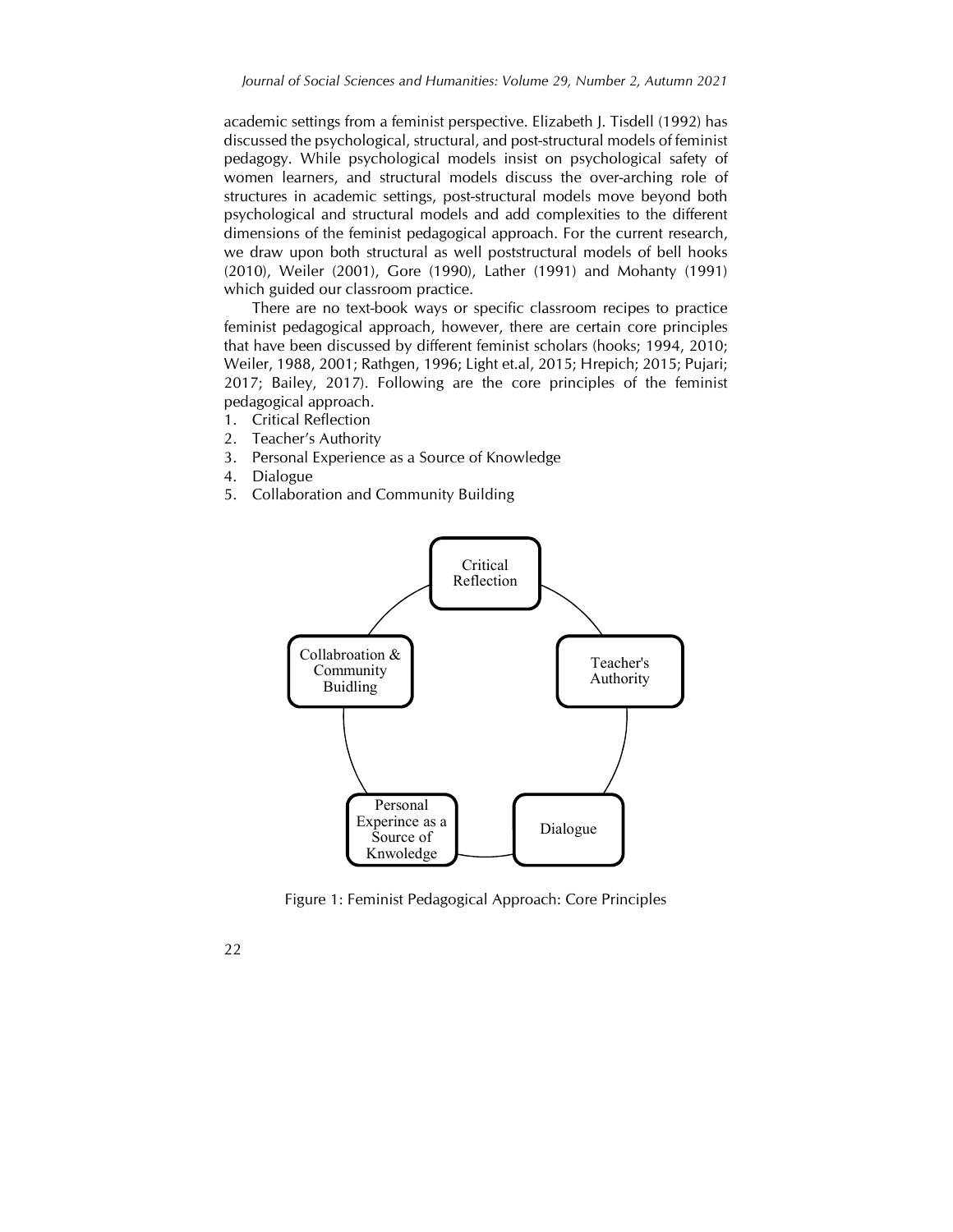The detail of feminist pedagogical paradigms is discussed below:

#### 1. Critical Reflection

Teaching against the grain/critical reflection is at the core of feminist pedagogical approach like critical pedagogy (hooks, 1994; Mohanty, 1991; Weiler, 2001; Rathgen, 1996; Gore, 1991; Lather, 1992). For Freire (1970), "conscientização" (conscientization) which is generally translated as 'critical consciousness' and defined as human beings' ability to "perceive social, political, and economic contradictions" to critically intervene into their situation in order to transform it which determines their humanization or subjectivity (p. 19). According to Weiler (2001), it is "coming to a consciousness of oppression" with the vision to devise strategies to end that oppression (p. 454). Different feminist pedagogues have also highlighted the importance of critical reflection in the classroom whereby students are taught to reflect on their lived experiences in order to understand the varied dominant discourses and oppressive hierarchies that shape their worldview (hooks, 1994; Weiler, 2001; Mohanty, 1991; Lather, 1992; Hanson, 2009; Pujari, 2017). Strategies such as problem-posing, revolving interrogation, and self-reflexivity etc. have been proposed by different feminist pedagogues (hooks, 2010; Rathgen, 1996; Light et.al. 2015). These strategies prove helpful in enhancing the critical/reflective skills of the learners.

#### 2. Teacher's Authority

The feminist pedagogical approach particularly emphasizes the development of a more egalitarian relationship among the teacher and the learners although it is fraught with numerous challenges (hooks, 1994, 2011; Weiler 1988; Light et.al, 2015). Instead of exercising 'power-over' the students, sharing 'power-with' the students is a strategy proposed by Jennifer Gore (1990:125). The feminist pedagogical approach considers it important to create a more egalitarian environment in the classroom whereby the power of the teacher is recognized, named, and shared by the students. Certain techniques have been suggested by different scholars such as changes in the seating arrangement, pair and group formation, collective decision-making and calling the teachers by their name etc. to create an inclusive and democratic classroom environment (Manicom, 1992; Crabtree &Sapp, 2003). Different research studies ascertain that an egalitarian classroom environment enables learners to become active participants in the learning processes. For the current research, different strategies such as changed seating arrangement, pair/group work, inclusion of all voices and collective decision making etc. were employed to share the power-with-the students, which helped create a democratic learning environment.

#### 3. Personal Experience

The epistemological validity of women's experiences is one of the important aspects of feminist pedagogical approach (Light et.al, 2015; Crabtree & Sapp, 2003). Building upon Beauvoir (1972)'s famous slogan of personal is political, women's consciousness-raising groups gave particular attention to women's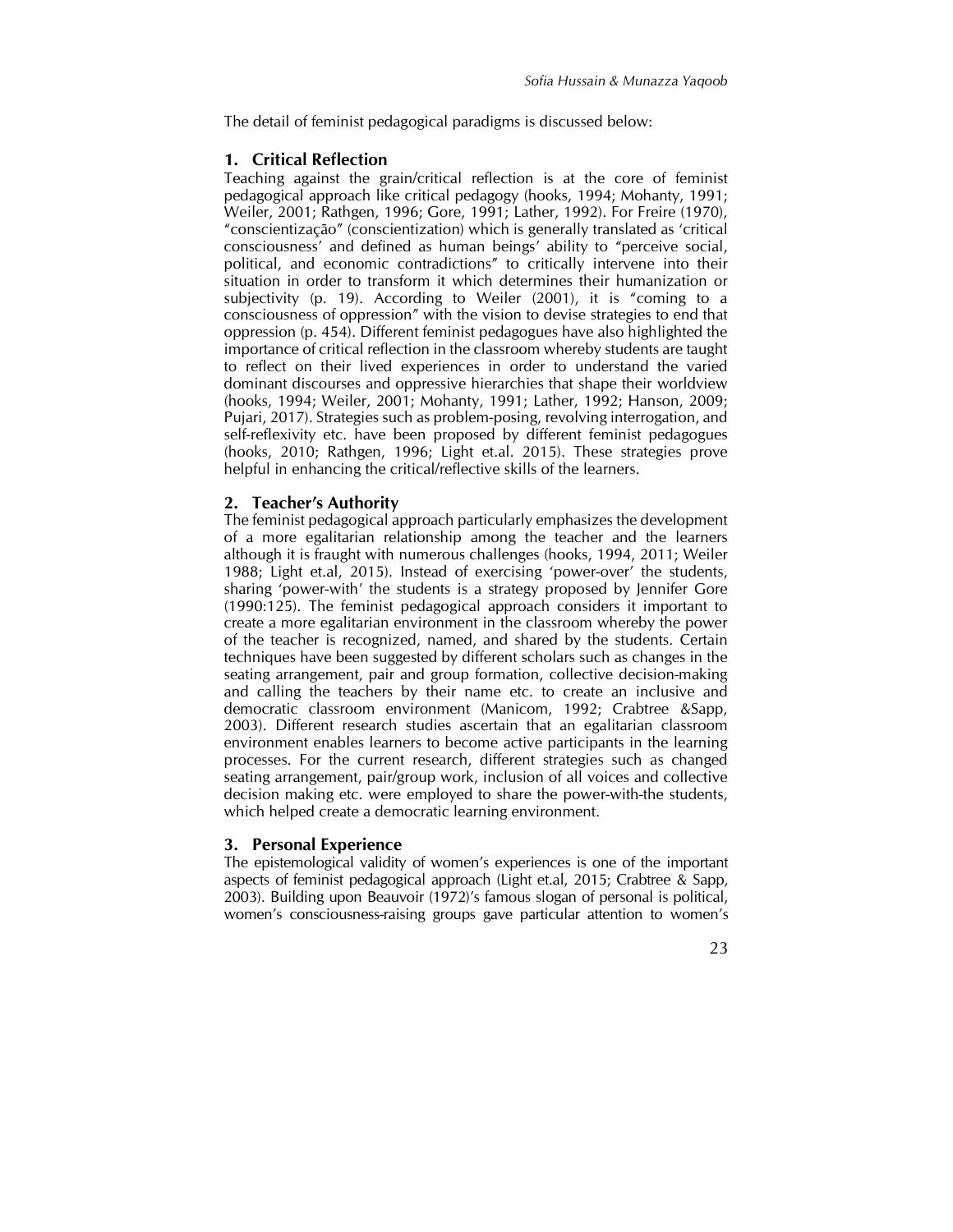experiences to understand patriarchal structures. Since women and other marginal groups have been historically excluded from knowledge production, so feminist pedagogues also lay emphasis on marginal experiences as a valid form of knowledge construction, though not uncritically (hooks, 2010; Weiler 1988; Bailey 2017). The learners, in feminist pedagogical approach, are considered as creators of knowledge and their perspectives are valued in the analysis of various hierarchal and oppressive structures (Manicom, 1992; hooks,1994; Weiler,1988; Lather, 1991; Mohanty, 1991). So feminist pedagogical approach enables the learners to critically engage with their personal stories and experiences to understand how experiences are constructed and how could they be deconstructed to understand various forms of oppressive structures. In the present study, lesson plans and worksheets were designed which specifically included activities that emphasized reflection on students' personal experiences. Such activities enabled learners to understand the constructedness of their own perspectives and henceforth the power and control of the hegemonic discourses.

#### 4. Dialogue

Dialogic teaching forms the basis of feminist pedagogical approach. Like Freirean pedagogy, feminist teacher encourages the inclusion of all voices and perspectives since certain voices have been historically silenced and marginalized (hooks, 1994:185). Light et. al (2015) emphasize the need to introduce dialogue among the students, the teacher and the students, and among the students and the text, as it is the basic unit of learning. The concept of 'facilitated dialogue' has been suggested by different feminist pedagogues whereby the teacher mediates the dialogue and encourages all the students to take part in the class discussion to ensure that the socio-cultural hierarchies are not replicated in the classroom whereby some voices become more privileged than the others (hooks, 2010). Students, in this research, were encouraged to interact with each other, the text and the teacher and create an environment of democratic dialogue. The teacher's role in this regard was particularly significant, as her skillful facilitation helped enable all the voices to be included in the classroom discussion to avoid replication of socio-cultural hierarchies.

#### 5. Collaboration and Community Building

The feminist pedagogical approach particularly emphasizes the creation of an atmosphere of mutual respect and collaboration within the classroom where different perspectives are heard and respected (Maher, 1981; hooks, 2011; Weiler, 1988; Light et. al, 2015; Bailey 2017). The teacher in a feminist classroom encourages the students to learn to agree to disagree and respect differing viewpoints to create an environment whereby pluralism and diversity is celebrated (Hrepich, 2015). This is not easy to achieve in any classroom where power relations and social hierarchies are at play. So, Manicom (1992), suggests that the teacher should work consciously to dismantle such hierarchies and make the learning environment more egalitarian where different perspectives could be

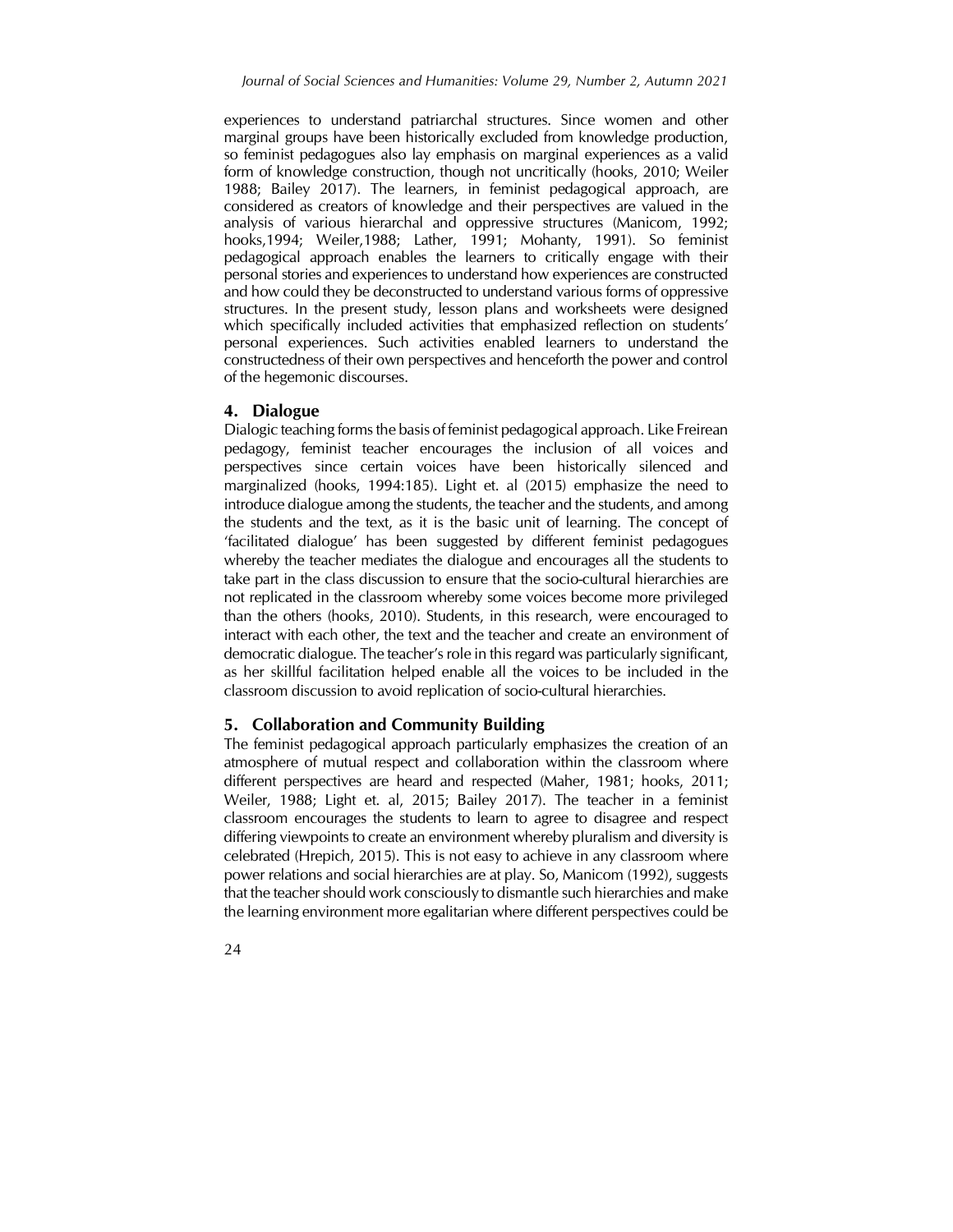deconstructed and celebrated. According to Zhao (2010), a non-competitive learning environment would disrupt the hierarchal structures and enable learners to voice their opinions. This research particularly emphasized the creation of a non-competitive environment whereby students were encouraged to listen to and respect different perspectives and become more openminded and tolerant to build a community of leaners who could devise collective action plans for social transformation.

## Methodology: Mixed-Method Design

Mixed-method design used for the present study comprised of two phases, i.e., a quantitative phase, and a qualitative phase. The quantitative phase included a survey and experiment whereas the qualitative phases comprised of reflective journals of students and semi-structured interviews. This design was used for the present study as it helps to cross-check the data gathered from different sources to validate the findings of the study (Cohen et. al 2007; Creswell, 2013). It also helps the researchers to gather the qualitative and quantitative data separately and then converge the findings during interpretation and feel more confident about the findings of the research.

#### Quantitative Phase

#### Survey

In the quantitative phase, a survey was conducted to analyze the perception of students of Department of English (Female Campus) regarding the current teaching practices prevalent in the Department which helped us to take informed decision about our research. Using purposive sampling technique (Kalton, 1983), the students of Department of English were selected as the sample. After pilot study and the required revisions of the questionnaire, the survey was conducted in which 322 students participated. The survey was conducted to investigate students' perception regarding teaching method in practice, interpretation of the text, students' participation, reflection on the text, and assessment and evaluation etc.

 The survey findings confirmed that lecture method was predominantly used in the Department to teach literature courses. An overwhelming majority, i.e., 83.6% students confirmed that lecture method is used for teaching. A similar percentage of students also consider their teachers to be the best authority on the subject. The survey findings also confirmed that majority of the students, 67.2% do not feel confident to take part in the class discussion, and 69.6% students also think that some of the students take more time to speak and participate in the class discussion as compared to others which shows that hierarchical structures are replicated in the academic settings whereby all the students do not get equal opportunity to participate in the class discussions. Similarly, 46.2% are of the view that their teachers do not encourage them to think critically about their course contents which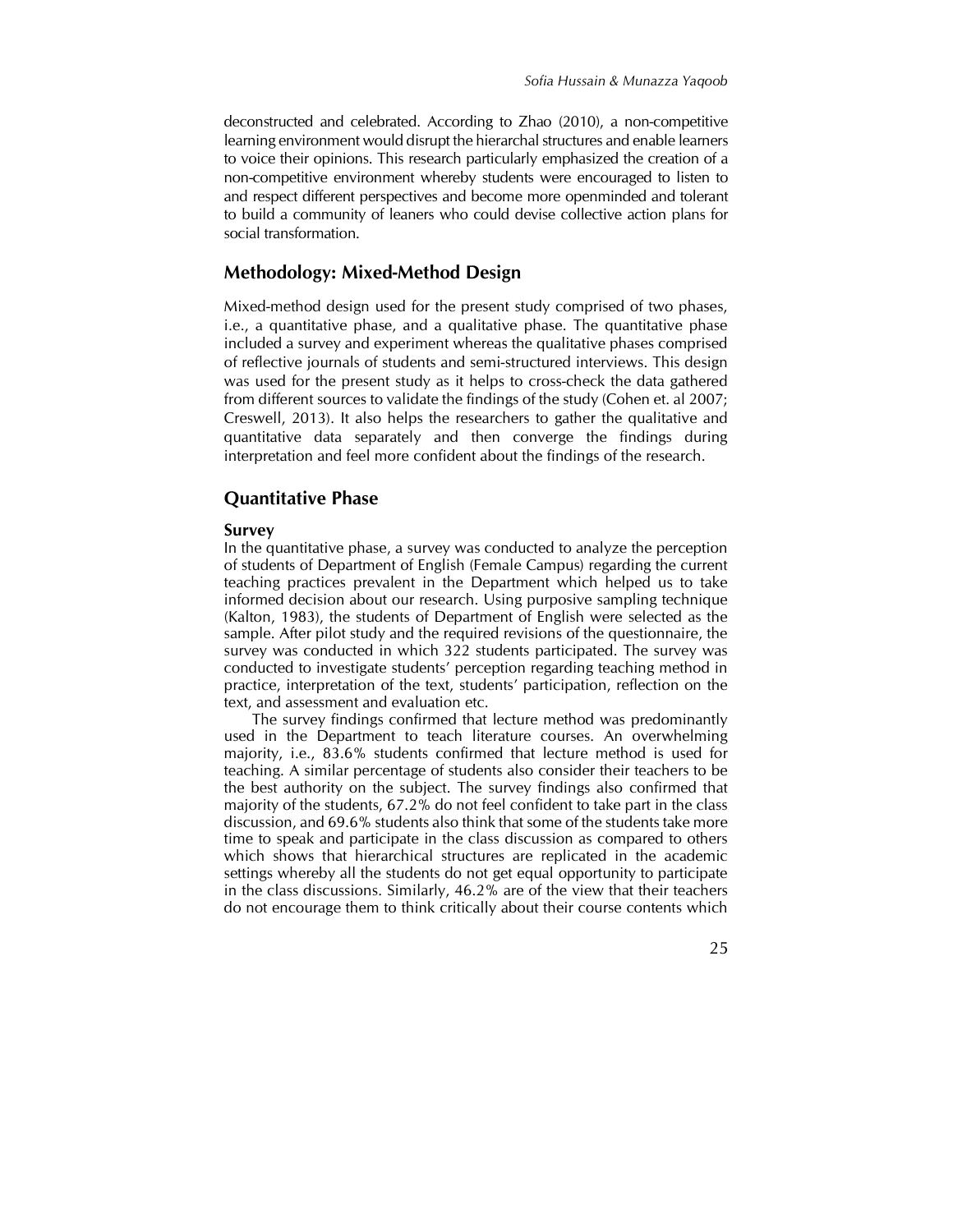again implies that critical reflection is not encouraged among the students. As far as relating classroom materials to the real-life situations, is concerned, 46.9% students confirmed that their teachers do not relate classroom discussion to real life situations. So, the findings of the survey confirmed that lecture method is predominantly used for teaching, whereby critical thinking and students' perspectives are not encouraged in the classroom.

#### Quasi-Experimental – Pretest-Posttest Design

Since a quasi-experimental design ensures realistic classroom settings whereby participants are not required to be selected randomly, so it was used to observe the impact of the treatment on the experimental group (Loewen & Plonsky, 2016). Similarly, a pretest, posttest design was used to analyze the impact of the treatment on the experimental groups. The pretest was conducted on all the groups at the start of the treatment and a posttest was conducted after the treatment. t-test was used to analyze the results of pretest and posttest and to measure the impact of feminist pedagogical approach.

#### Sample of the Experiment

For this study, four normally distributed classes of BS ( $5<sup>th</sup>$  Term) section A and B, and MA  $(2^{nd}$  Term) section A and B, were selected as random distribution was not possible. The classes had been divided at the start of their degree program in their first term, by the Department's office on the basis of International Islamic University's admission criteria.

 All the classes were taught the selected fiction for a period of three months, i.e., twelve (12) weeks by the same teacher (one of the researchers). A coin test determined which sections would be assigned to the control groups and which sections would be assigned to the experimental groups. So, thirty (30) students of section A of BS (English) and twenty-eight (28) students of section A of MA (English) were assigned to the experimental groups and twenty-nine (29) students of section B of BS (English) and twentynine (29) students of MA were assigned to the control groups.

 Before the treatment, a pilot study was carried out and on the basis of the pilot study, required revisions were made in the classroom activities and the time allocation of different activities. After the pilot study, the treatment procedure was started, and traditional lecture method was used to teach the students of the control groups whereas feminist pedagogical approach was used to teach the students of the experimental groups. The experiment continued for a period of three months, i.e., twelve (12) weeks.

### Treatment Procedure: Worksheets and Classroom Activities

The treatment procedure included preparation of lesson plans and worksheets according to the main principles of feminist pedagogical approach and the students of the experimental groups were taught through the lesson plans and worksheets for a period of three months (twelve weeks).

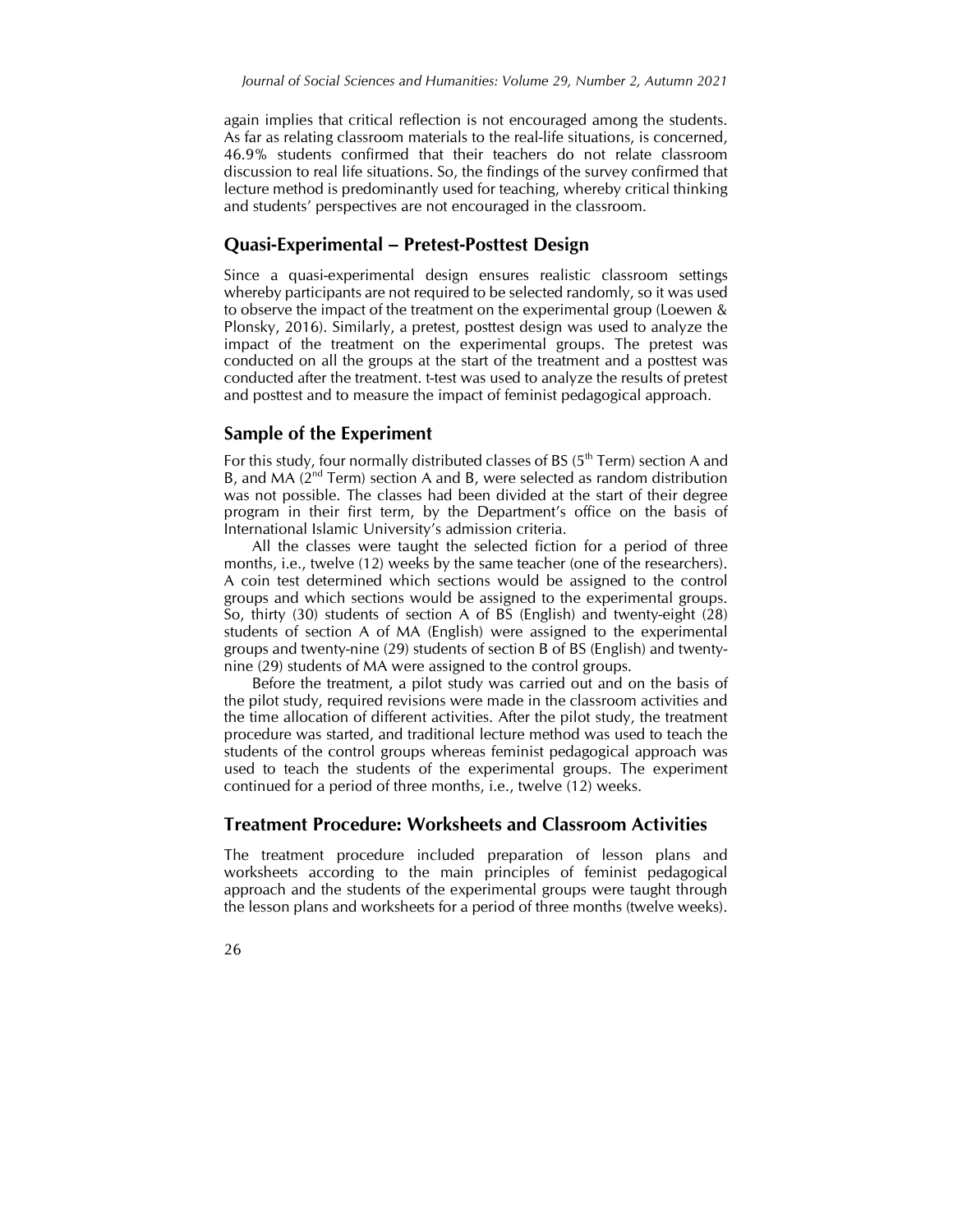The areas which were focused in the worksheets included, explicit teaching, positioning of the participants, reflection on the text/course contents which was followed by reflection on the personal experiences of the learners to analyze the constructedness of learners' experiences which ultimately enabled them to analyze the larger hierarchal oppressive structures and devise possible action plans for social transformation.



Figure 2: Critical Reflection Cycle

The strategies that were used for teaching the experimental groups were explicit teaching in which the students were involved in the entire learning process, i.e., course contents, teaching methodology and evaluation strategies etc. were discussed with the students. The students were encouraged to position themselves as equal partners in the learning process with the teacher and trust their potential to become producers of knowledge instead of being passive recipients of information. The critical reflection was introduced in different classroom activities which started with reflection on the text, to reflection on the experiences of the learners which was followed by reflection on the larger socio-cultural hierarchal structures. An important component of the worksheets was classroom activities which were specifically aimed to encourage learners to devise possible action plans for social change.

27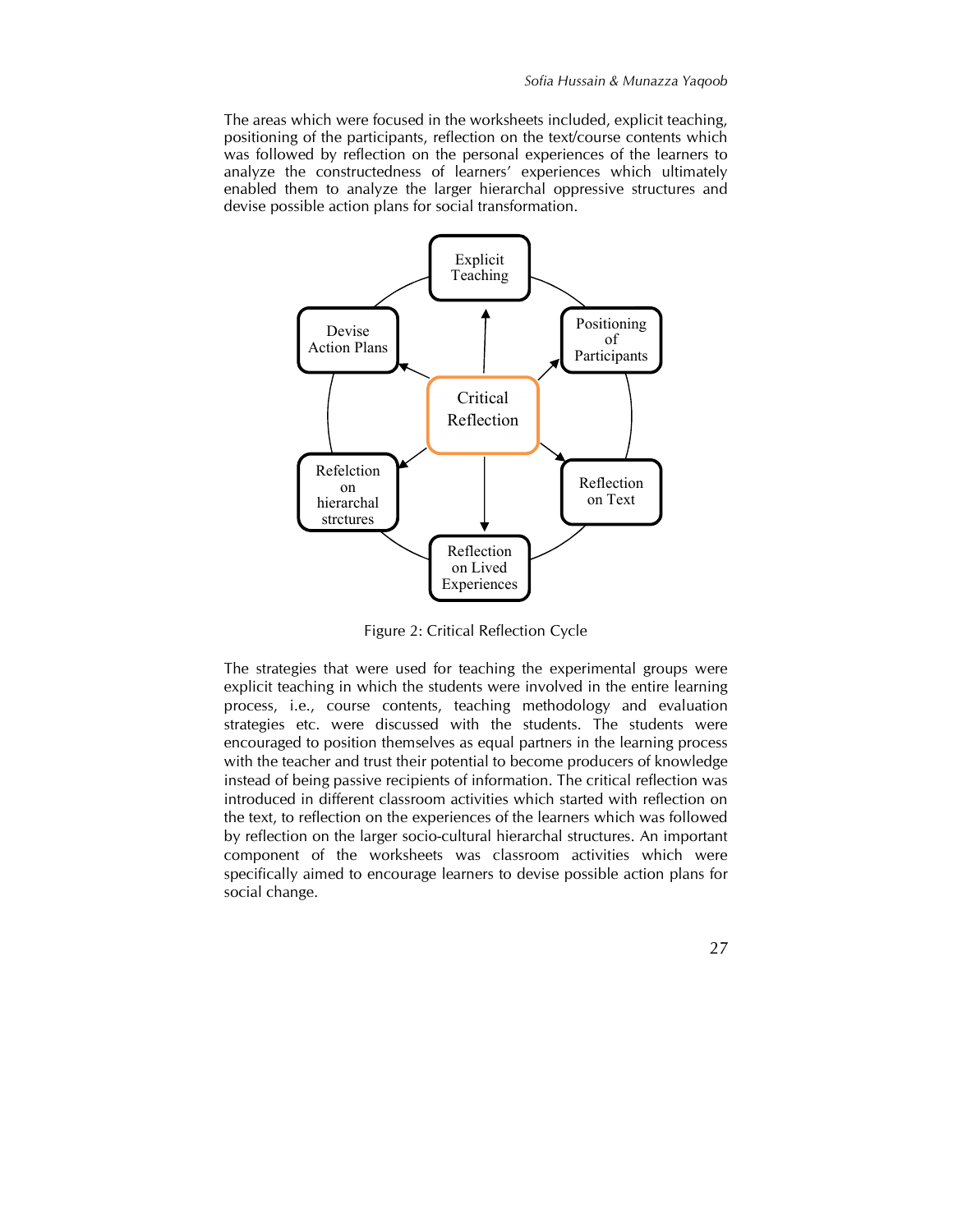## Qualitative Phase

In the qualitative phase, students' reflective journals were analyzed and semistructured interviews were conducted to understand students' perception regarding feminist pedagogical approach, its advantages and the challenges that they faced while studying through this particular approach.

 During the experimental phase, students were guided to keep reflective journals and they were assigned to write reflective essays on the given topics along with the difficulties that they faced while studying according to the feminist pedagogical approach. The journals were checked by the teacher every week and the progress of the students was recorded by the researchers.

 At the end of the experiment, the students of the experimental groups were interviewed in order to understand their perception of studying according to the feminist pedagogical approach. The interviews were encoded, and a thematic analysis of the interviews was done.

#### Analysis of Pretest, Posttest

The analysis of the pretest and posttest results indicate that the students of the experimental groups of both BS and MA outperformed the control groups of these levels. In order to analyze the results of the pretest and posttest of the experimental and the control groups, t-test was used. The t-test is used to analyze if two means or proportions are equal or not. The SPSS for windows (version 21.0) which is the latest version, was used to process and analyze the data.

#### Results of t-test of Experimental Group of BS (English)

In case of BS (English), the Mean of pretest is 49.2667 whereas for post-test it is 75.1000 which shows that the results improved to approximately 25% which is further clarified by the paired sample t-test. The relevant results for the paired t-test are  $t = -21.051$ , and  $p = 0.000$ ; i.e., which indicates a very small probability of this result occurring by chance. Since  $p < 0.05$  (in fact  $p = 0.000$ ) which indicates that intervention really made a difference (Field, 2009).

So it could be inferred that there is a strong evidence (t =  $-21.051$ , p = 0.004) that the teaching intervention had an impact on the performance of the experimental group. In this data set, it improved marks, on average, by approximately 25 points which is clear from the Mean difference of - 25.8333. Therefore, it could be concluded that the t-test proves that the intervention helped improve the performance of the experimental group as compared to the control group.

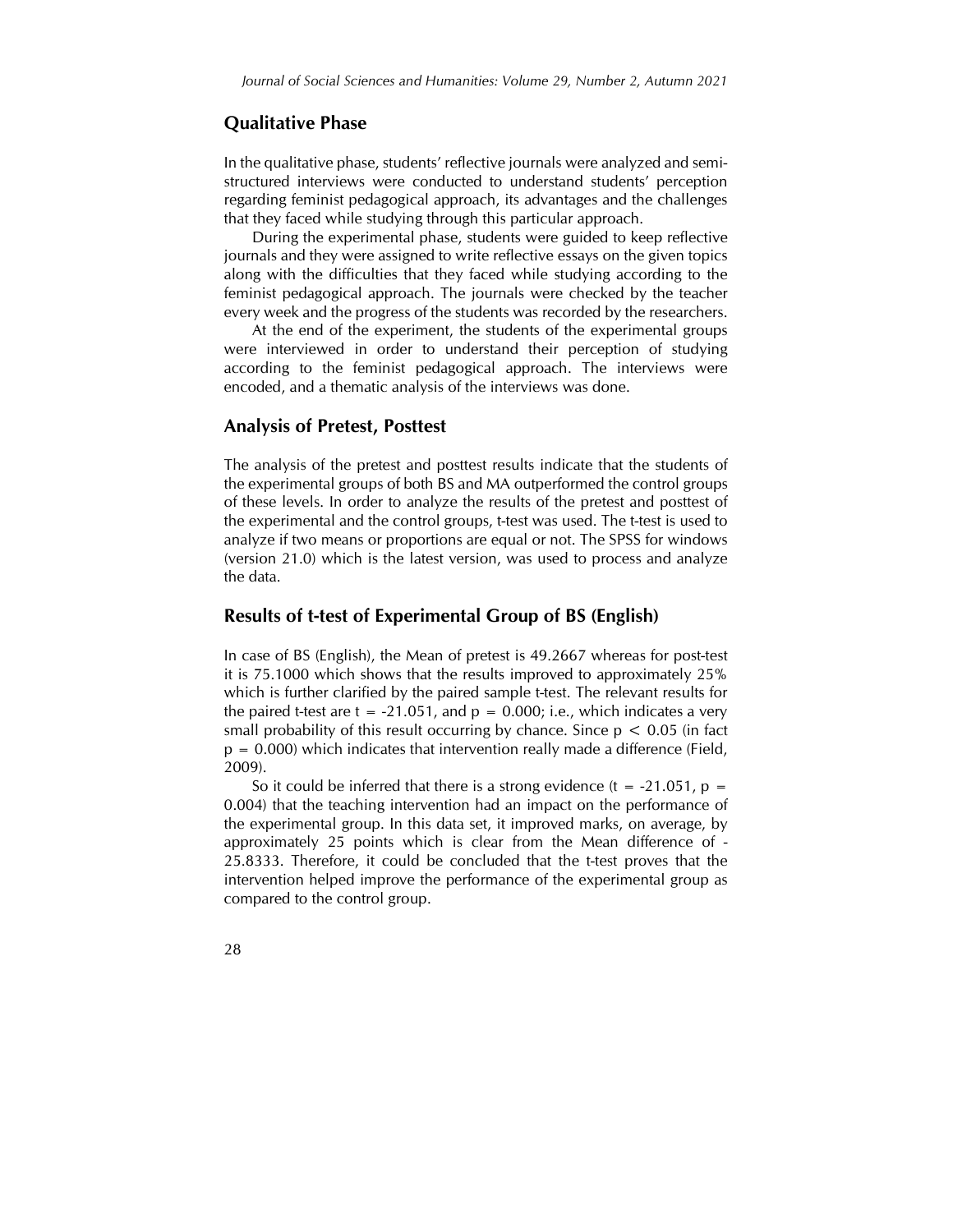### Results of t-test of Experimental Group of M.A (English)

The t-test of the experimental group of M.A was also conducted, and the results show that the value of Mean also differed from 42.4286 of pre-test to 75.5 of Post-test which is statistically significant.

The relevant results for the paired t-test are  $t = -42.130$ , and  $p = 0.000$ ; i.e., which indicates that there is a very small probability of this result occurring by chance. Since  $p < 0.05$  (in fact  $p = 0.000$ ) which shows that intervention really made a difference (Field, 2009).

Thus, there is strong evidence (t = -42.130,  $p = 0.000$ ) that the teaching intervention improved the performance of the experimental group. In this data set, it improved marks, on average, by approximately 33 points which is clear from the Mean difference of -33.07. Therefore, the t-test indicates that intervention helped improve the performance of the experimental group as compared to the control group.

#### Analysis of Students' Reflective Journals

As mentioned above, students of both experimental groups were guided to keep reflective journals. For reflective journals, they were given two assignments every week i.e., to write a reflective essay on a given topic and to write the challenges or problems faced in the class during that particular week. The students' reflective journals were analyzed at the end of the experiment.

 The analysis of the students' journals shows that there is a gradual progress as far as their critical skills are concerned. The essays were less critical and more descriptive in the beginning, however, gradually, the critical analysis started improving which seems quite mature towards the end of the experimental phase. The students were assigned essays on topics which were relevant to the course content discussed in the particular week. So, they were given essays on topics such as "Women and Street Harassment", "Wages of Domestic Workers in Pakistan", "Intolerance in Pakistani Society: Causes and Solutions" etc. The essays were evaluated by the teacher and with detailed feedback to improve their essays. The maximum development in terms of critical analysis of different topics is seen in the last month of the experiment, i.e., the last four weeks of the experimental phase.

 As far problems and challenges faced by the students during the experimental phase are concerned, the analysis of students' reflective journals show interesting developments with the passage of time. The challenges recorded in the earlier weeks of the experiment are more detailed as compared to the positive aspects of the feminist pedagogical approach. The students in the first couple of weeks write about the difficulties faced by them as far as circular seating arrangement, new group members, increased talk time, critical reflection on their lived experiences and hierarchal structures are concerned. They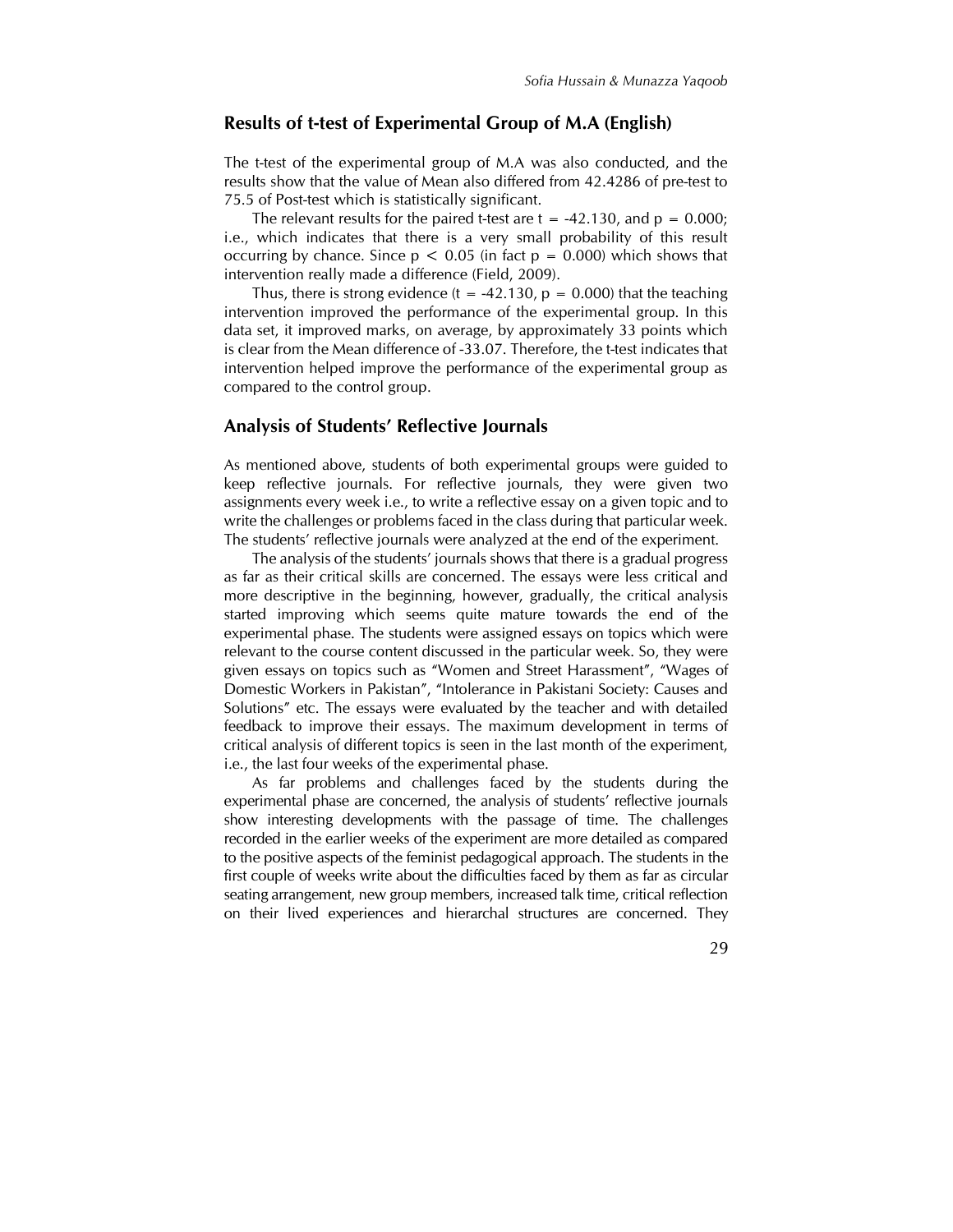specifically highlight the problems they faced while devising action plans of different problems due to different viewpoints of the group members. The students of both the experimental groups wrote about the difficulties faced by them in the first few weeks such as Ep3, Ep9, Ep12, Ep24, Ep27, Mp3, Mp5, Mp11, Mp16, Mp23, Mp28 and Mp29. However, it is interesting to note that after the third week, there is considerable increase in the positive remarks of the same students regarding seating arrangement, group work, talk time, and different critical reflection exercises etc. which shows that students took some time to get adjusted to the new pedagogical approach, which was studentcentered and encouraged their active involvement in the classroom, but as the time passed, they gradually showed increased satisfaction with the alternative instructional approach. The detailed responses of the students in the analysis of the semi-structured interviews further clarifies their perspectives regarding the feminist pedagogical approach.

## Analysis of Semi-Structured Interviews

At the completion of the experimental phase, the students of experimental groups were interviewed to have an in-depth understanding of their experience of studying through feminist pedagogical approach. The data gathered through the interviews was coded and categorized into different themes. The following themes emerged from the data gathered.

- 1. Egalitarian Classroom Environment
- 2. Development of Students' Critical Skills
- 3. Critical Reflection on Personal Experience
- 4. Dialogic Classroom
- 5. Community Building
- 6. Social Action Plans and Strategies
- 7. Challenges and Limitations

The analysis of the responses of different participants is given below.

- As far as development of an egalitarian relationship between the teacher and the learners is concerned, it was quite challenging for the students in the beginning of the experiment. A student Ep 9 said, "I felt uncomfortable at the start of the course that the teacher was not giving lecture and was asking us to give our interpretation of the text". However, many respondents agreed that gradually they started getting adjusted to the transformed role of the teacher and found it "exciting" (Ep7) and "interesting to have the attention towards us" (Mp27). So, the respondents discussed in detail their initial reluctance with the transformed role of the teacher, and their gradual adjustment with the new roles in the classroom activities.
- The data gathered through the interviews indicates that different classroom activities helped students to enhance their reflective/critical
- 30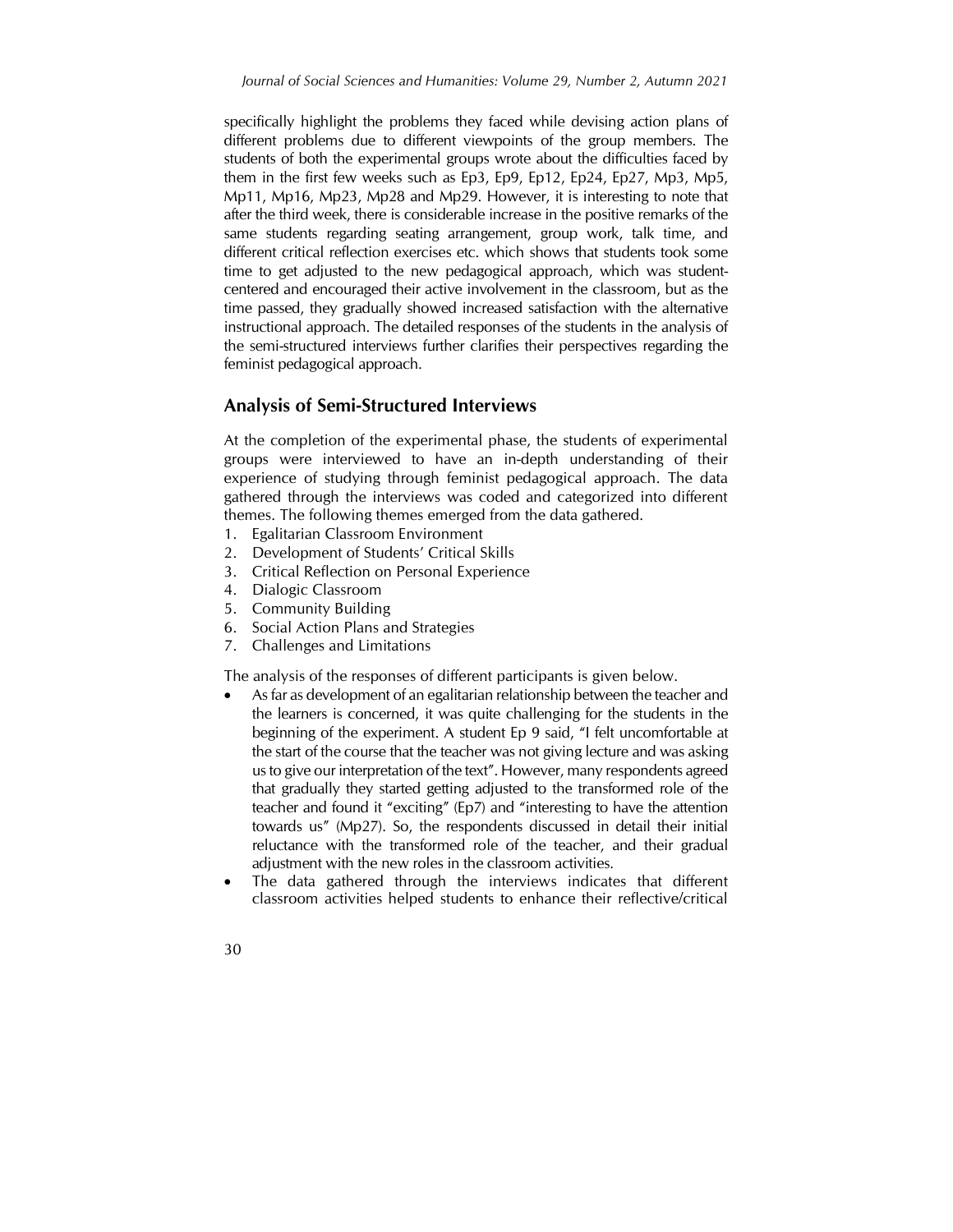skills. Many of them frankly discussed, that previously they completely relied on teacher's interpretation of the text, took notes, and reproduced it in the final exams. For instance, Ep6 said that they are so used to the lecture method that they do not "think about any other possible interpretation of the text". Another respondent admitted that there were so many student-centered activities in the classroom that she had to make an extra effort as she "has never been so active during the lectures" (Mp27). Another student Ep22 said that it had been an important learning experience for her to study through this approach as it helped her "acquire knowledge by using critical thinking in the class". So, the respondents expressed their satisfaction with the nature of the classroom activities which enabled them to enhance their critical/reflective skills.

- Regarding using their personal experience as a source of reflection, the interview participants discussed their initial hesitation to discuss their personal lives in the classroom. However, with the passage of time, with increased collaboration among the class members and with the teacher, they started to feel more comfortable to share and analyze their personal stories in the classroom. For instance, Ep1 said that "for me the best part of the class activities was when I used to reflect on my personal experiences". Another one reported that "we learnt how to relate textual events to our personal lives which was helpful in understanding how we are actually controlled by different ideologies" (Ep21). Additionally, however, a student informed that the critical reflection had added a critical lens to her thinking due to which she said, "I learnt about various kinds of oppressive structures that exist in my society and it depresses me to become aware of such inequalities" (Mp15). So majority of the students expressed their satisfaction as far as enhancement of critical skill through reflection on personal experience is concerned.
- The analysis of the interviews indicates that participants were satisfied with the introduction of dialogue in the classroom. The feminist pedagogical approach, they reported, had given them the opportunity to express themselves in the classroom where all perspectives were heard and respected. A participant Mp9 shared that she had never shared her perspective before in the classroom because she thought it was "so irrelevant and everybody will laugh at me if I share it with others". However, the nature of activities, the learning environment and "continuous encouragement from the teacher", she said, enabled her to overcome her hesitation and she felt confident to express her opinion in the class. Another student, Ep22 said, that if she had been taught in the school through this approach, "I would have been a more confident individual". So, the respondents overall, expressed their satisfaction as far as the introduction of dialogue in the classroom is concerned.
- The development of collaboration among the learners also proved effective in the enhancement of their confidence in themselves to become active equal partners in the classroom processes, according to many of the participants. The group work and working with new group members in a non-competitive environment, enabled them to understand the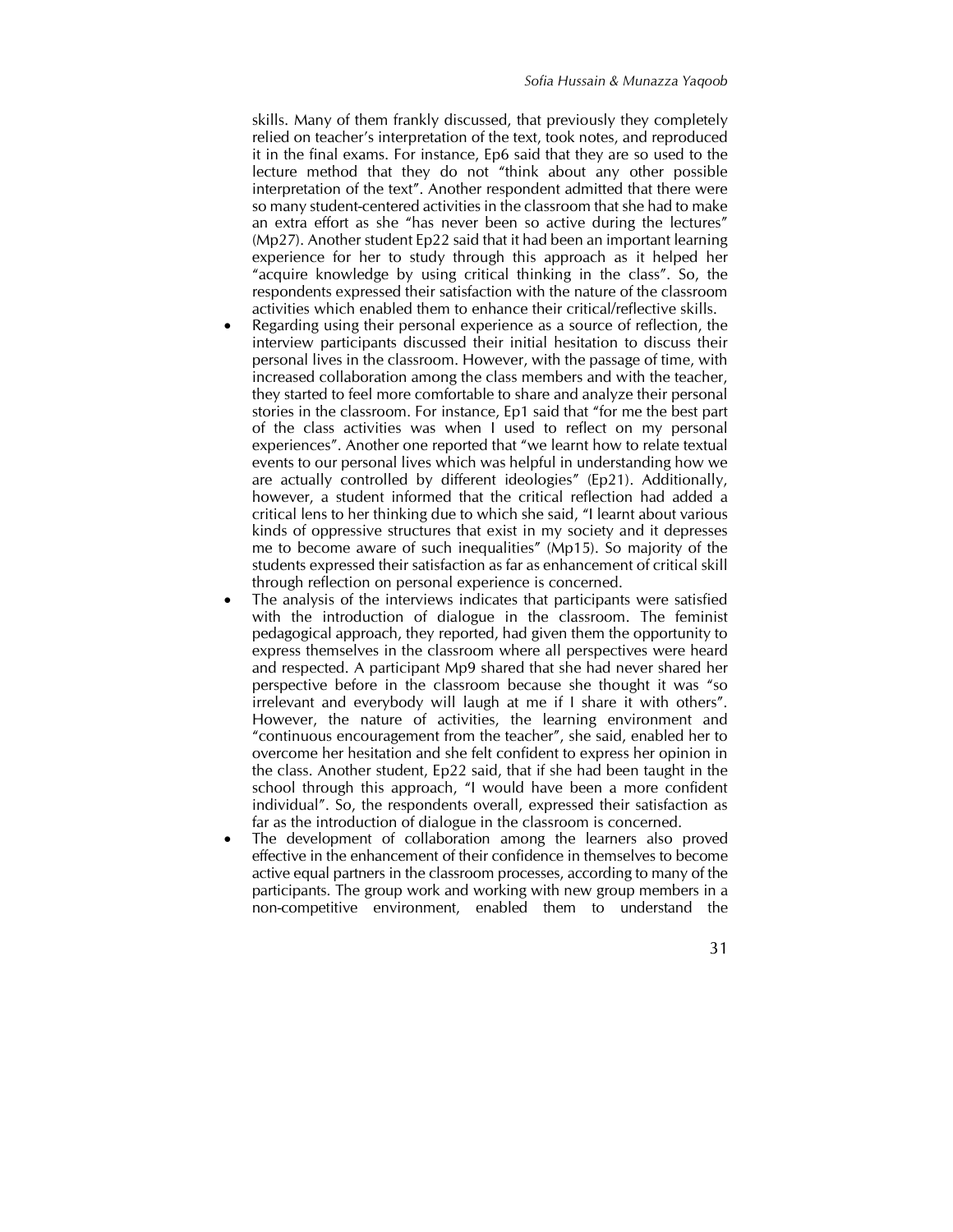significance of collaboration and community building. One of the respondents said that in this course she understood that "if you are guided to cooperate instead of compete, the classroom dynamics transform completely and becomes more comfortable for all the participants" (Mp15). Other respondents also expressed their satisfaction with the classroom activities which involved collective group work where all viewpoints were given due consideration and everybody used to get a chance to share their opinion (Ep9, Ep21, Ep28, Mp7, Mp8, Mp11, Mp23).

- Devising action plans, according to some of the respondents, was the most challenging part of the worksheets as different group members came up with different solutions to the same problem. It was a gradual process for them to learn to listen to different solutions and then devise a collective strategy or action plan. For instance, EP23 said that in this course they "started learning how to devise action plans that were practically doable". Another said, "My perspective was heard and discussed in the classroom which gave me immense happiness" (Ep7). So, the respondents found it an important strategy that this pedagogical approach had enabled them to acquire.
- As far as problems and challenges are concerned, the respondents reported that initially they had difficulties as far as class duration and the number of activities, reluctance to speak and take part in class discussion, hesitation in sharing personal experiences, problems in critical reflection exercises and devising action plans etc. were concerned. However, they admitted that after a couple of weeks, they started getting adjusted to the new learning environment and gradually started finding different classroom activities interesting and enlightening for their personal growth and development as positive agents of social transformation (Ep6, Ep11, Ep19, Ep22, Mp1, Mp3, Mp17, Mp24, Mp28).

The challenges and the limitations of the current research are as follows:

## Challenges and Limitations

- Although the feminist pedagogical approach proved effective in enhancing students' reflective skills, however, the study also highlights that our students are so accustomed to 'banking model of education' (in Freirean terms), that it a challenging task to enable them to learn to critically reflect on course materials, their personal lives, and different socio-cultural hierarchies to become empowered individuals who could combat with the challenges of the complex postmodern realities.
- Class duration and class size was an important challenge faced during the course of this research. In the beginning of the research, extra classes had to be arranged to complete the activities, however with the passage of time, when students became familiar with the classroom activities, the problem was reduced to a great extent.
- 32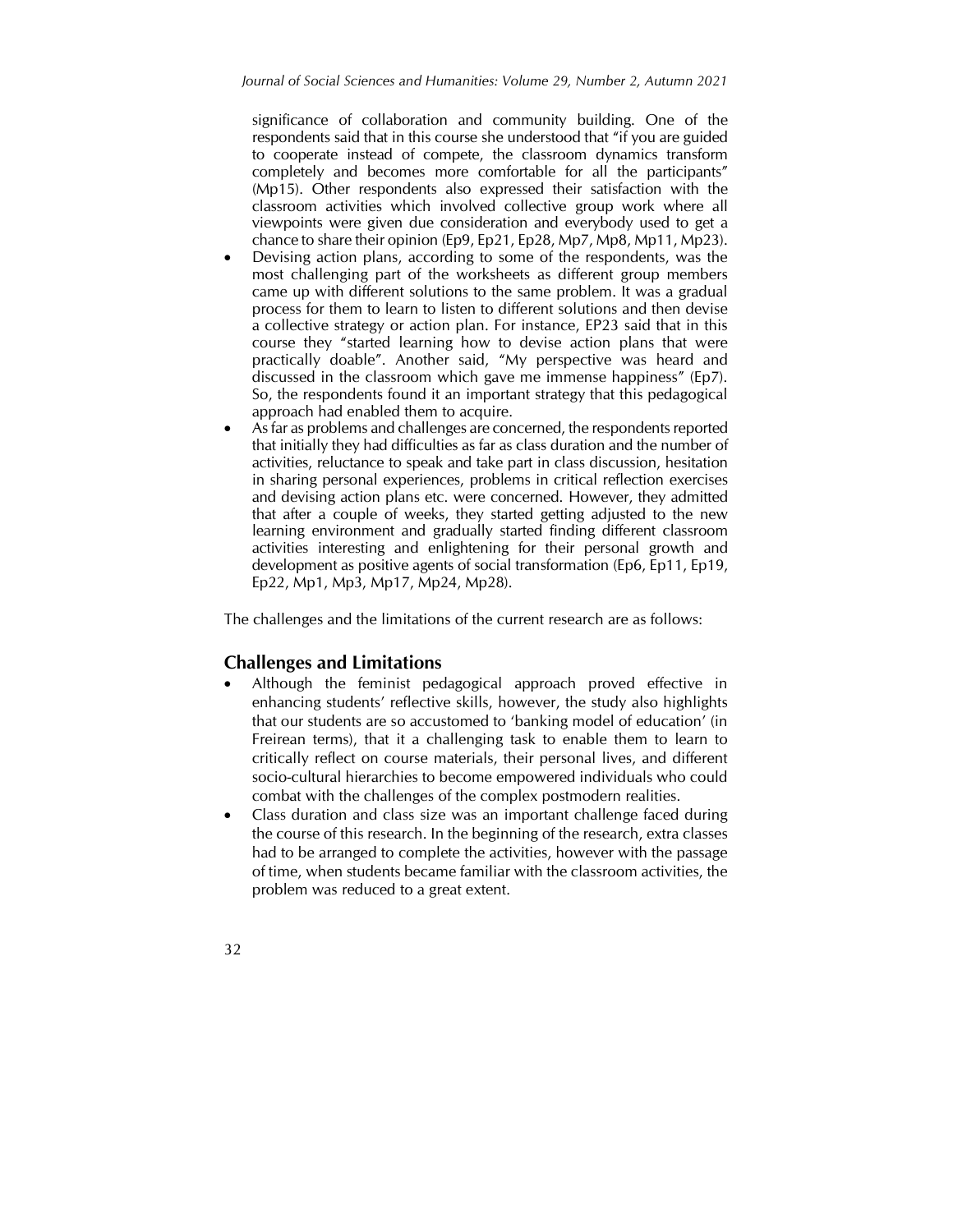Institutional pressures such as completion of course contents, teachers' evaluation and standardized methods of students' assessment were also important challenges faced during this research. Besides the assessment done through feminist pedagogical approach, students' performance had to be assessed according to the traditional mid-term examination method practiced in our parent institution.

## Discussion and Conclusion

The analysis of the data gathered for current research from different sources such as experimental phase, students' reflective journals and semi-structured interviews highlights important developments as far as students' altered relationship with the teacher, enhancement of critical/reflexive skills, dialogic method of learning, creation of a collaborative learning environment, community building and devising collective action plans for social transformation are concerned. The study shows that:

- There were significant improvements as far as the core principle of transformation of teacher's authority is concerned, although it was quite challenging for the teacher of the experimental groups. Jennifer Gore (1992)'s idea of exercising 'power-with' the students proved effective in enabling students to realize their role as active equal partners in the process of learning. However, it was a gradual process, as mentioned earlier, since the authority of the teacher is so well-established in the Pakistani classroom according to Siddiqui (2016), that students find it difficult to transform their role from submissive receivers of information to active constructors of knowledge who could enter as subjects and intervene into their social reality to transform it (Freire, 1970). So, the findings of the study show that there was marked development as far as the transformation of the teacher student relationship is concerned.
- The findings of the current research show that there was considerable improvement as far as the enhancement of students' reflective skills are concerned. It was difficult to change their mindset form "transmission style teaching" in Siddiqui's words (2016:29) to critical reflection on textual material through different classroom activities which required students' active involvement. However, as the findings show, there was considerable improvement as far as students' reflective and critical skills are concerned.
- The findings of the study also show that feminist pedagogical approach helped in introducing dialogue in the classroom. As discussed earlier in the analysis of the semi-structured interviews, some students found it more challenging to speak and express their viewpoint as compared to others, however different classroom activities and strategies such as group work, peer support, and teacher's role proved helpful in involving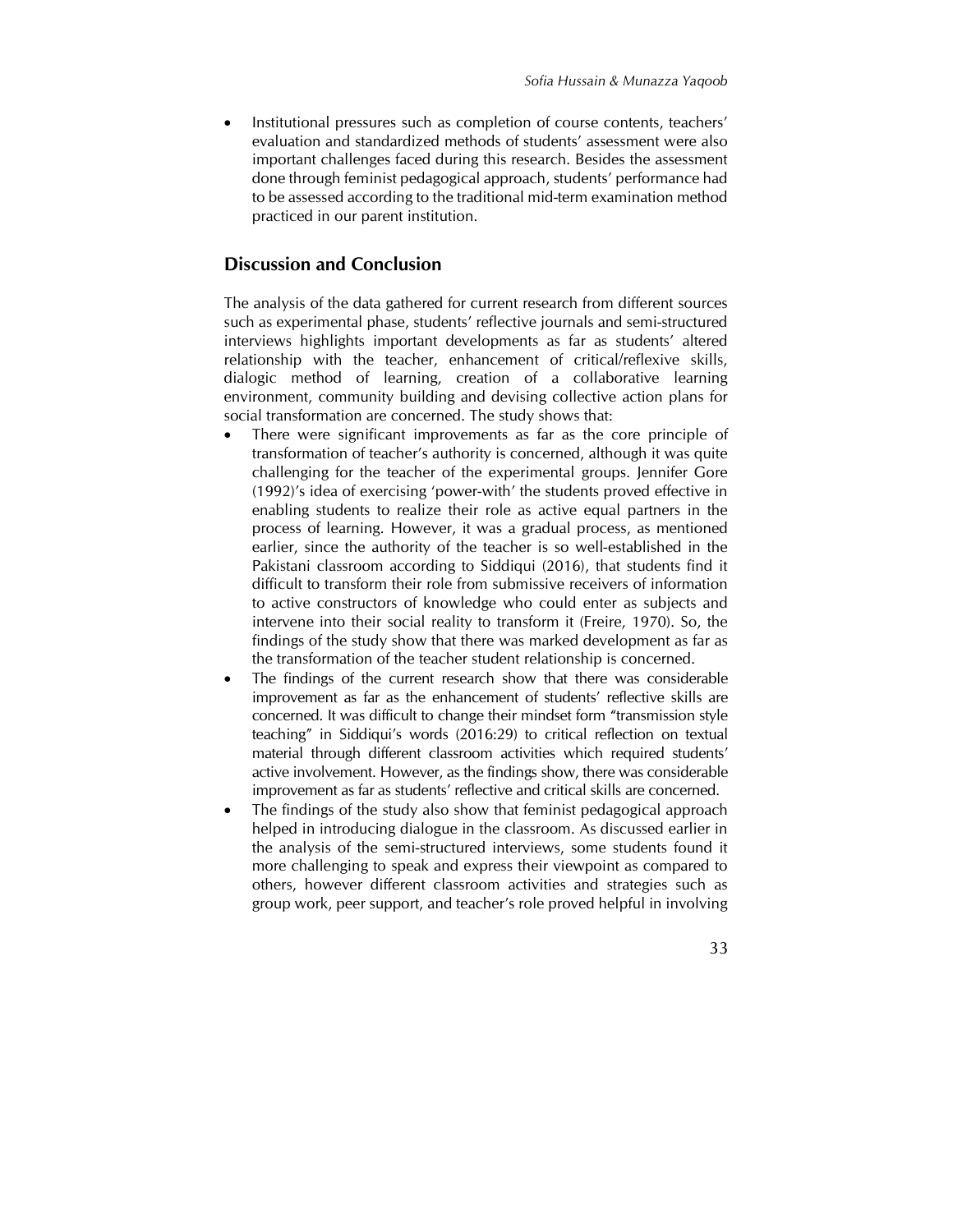the students in the class discussion. Although the teacher had confined herself to the role of the facilitator, however, her role proved crucial to distribute time for class discussion equally among different group members and also among different groups.

 A significant finding of this research is that an environment of collaboration and cooperation can prove effective to create a community of learners who learn to respect different perspectives and work collectivity to devise different action plans for social transformation. The strategy of noncompetitive culture in the classroom could help dismantle competition and control and enable learners to realize their potential as a team of individuals who could work together for social justice and equality.

## REFERENCES

Ahmad, I., Rehman K., Ali, A., Khan, I., & Khan, F. A. (2014). Critical analysis of the problems of education in Pakistan: Possible solutions. International Journal of Evaluation and Research in Education (IJERE), 3(2), 18-28.

Beauvir, Simone, de. (1972). The Second Sex. Penguin 1972.

- Bailey, C. (2017). Online feminist pedagogy: A new doorway into our brick-andmortar classrooms? Feminist Teacher, 27(2-3), 253-266. https://www.jstor.org/stable/10.5406/femteacher.27.2-3.0253
- Cohen, L., Manion, L. & Morrison, K. (2007). Research methods in education. Routledge. Colburn, A. (2000). An inquiry primer. Science scope, 23(6), 42-44.
- Crabtree, R., & Sapp, D. (2003). Theoretical, political, and pedagogical challenges in the feminist classroom: Our struggles to walk the walk. College Teaching, 51(4), 131-140. http://www.jstor.org/stable/ 27559155
- Creswell, J. W. (2013). Research Design (International Student Edition): Qualitative, quantitative, and mixed methods approaches. SAGE Publications.
- Freire, Paulo. Pedagogy of the Oppressed (30th anniversary edition). Continuum, 1970/2000.
- Gore, J. (1990, April 16-20). The struggle for pedagogies: Critical and feminist discourse as regimes of truth [Conference Session]. The Annual Meeting of the American Educational Research Association, Boston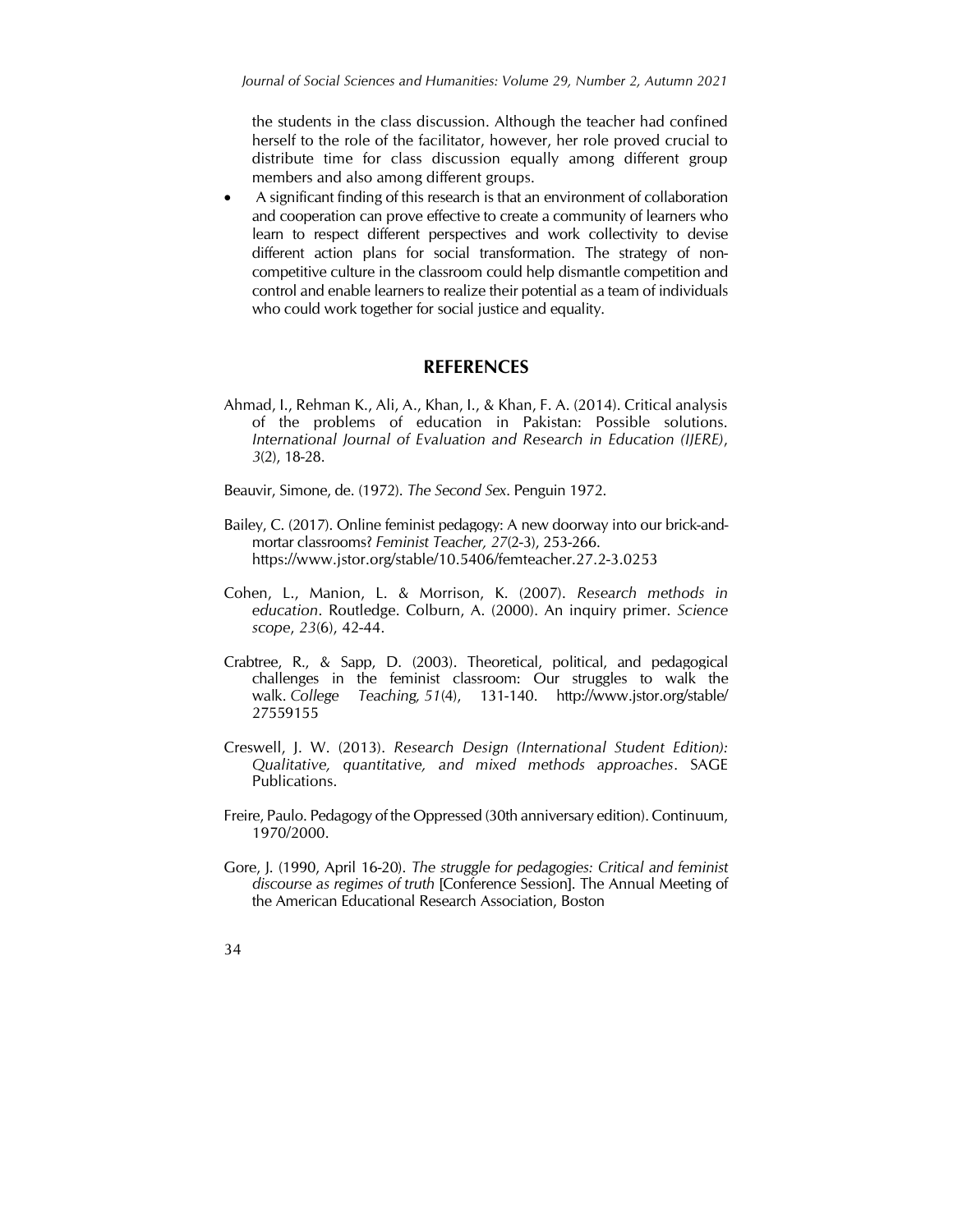- Gur-Ze'ev, I. (2005). Critical theory: Critical pedagogy and diaspora today. In I. Gur-Ze'ev (Ed.), Critical theory and critical pedagogy today, pp. 7- 34. University of Haifa. https://www.academia.edu/195758/ Critical\_Theory\_and\_Critical\_Pedagogy\_Today\_Toward\_a\_New\_Critica l language in Education
- Hanson, C. L. (2009). Towards transformative learning and a transnational feminist pedagogy: Experiences of activist-facilitators working in development [Unpublished doctoral dissertation, The University of Columbia].
- Hoodbhoy, P. (2009). Pakistan's higher education system—What went wrong and how to fix it. The Pakistan Development Review, 48(4 part ii), 581–594. https://www.pide.org.pk/pdf/PDR/2009/Volume4/581-594.pdf
- Hooks, b. (1994). Teaching to transgress: Education as the practice of freedom. Routledge.
- Hooks, b. (2010). Teaching critical thinking: Practical wisdom. Routledge.
- Hrepich, J. M. (2015). Theorizing the haunted classroom: Feminist pedagogies as oppositional intellectual territory in K-12 literacy spaces [Unpublished doctoral dissertation, Graduate School of Arts and Sciences Columbia University].
- Kalton, G. (1983). Introduction to Survey Sampling. https://dx.doi.org/ 10.4135/9781412984683
- Lather, P. (1991). Getting smart: Feminist research and pedagogy with/in the postmodern. Routledge.
- Lather, P. (1992). Post-critical pedagogies: A feminist reading. In C. Luke & J. Gore, Feminism and critical pedagogy (pp.27-43). Routledge.
- Light, T. P., Nicholas, J. & Bondy, R. (Eds.). (2015). Feminist pedagogy in higher education. Wilfrid Laurier University Press.
- Loewen, S., & Plonsky, L. (2016). An A–Z of Applied Linguistics research methods. In S. Loewen, & L. Plonsky An A–Z of Applied Linguistics research methods (pp.1-205). https://doi.org/10.1007/ 978-1-137-40322- 3\_1
- Maher, F. A., & Tetreault, M. K. T. (2001). The feminist classroom: Dynamics of gender, race and privilege. Rowman and Littlefield Publishers.
- Manicom, A. (1992). Transformation, Standpoints, and Politics". Canadian Journal of Education, 17(3), 365-89. https://doi.org/10. 2307/1495301